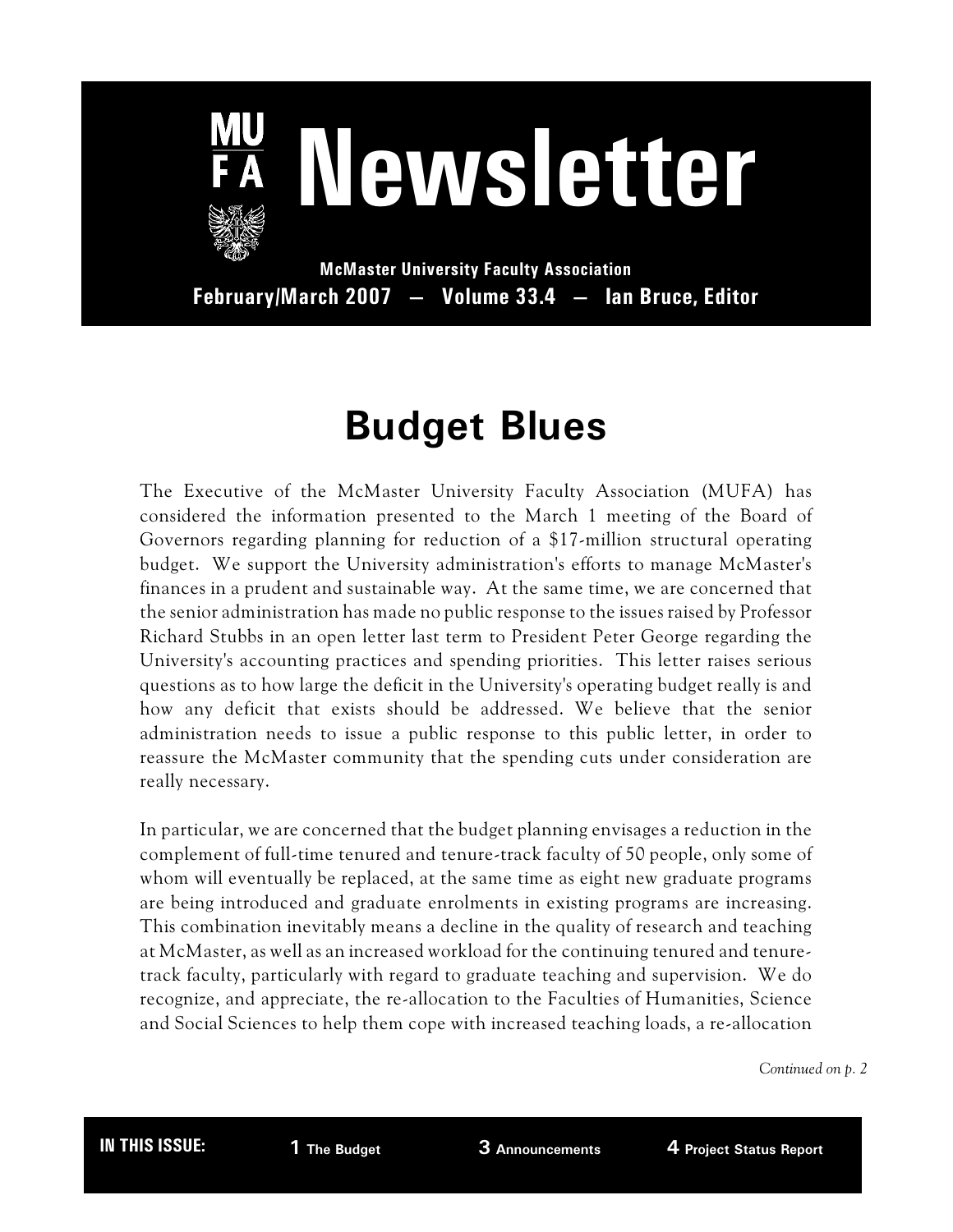that will address to some extent the threatened decline in the quality of research and teaching at McMaster. However we are concerned that this reallocation only addresses the accumulated effect of inadequate resources provided to these Faculties over the past seven years as they experienced enormous growth in their teaching responsibilities. The flawed Faculty envelope budget model appears to remain intact, in which inflationary and contractual cost increases are passed on to the Faculty without a corresponding revenue increase. This is a recipe for future internal structural deficits.

With regard to the faculty retirement incentive program, we note that the program was only recently presented to the Joint Committee after it was approved by the Board of Governors. We are concerned that the many pathways that connect a faculty member to his/her Chair, Dean, and the Provost might breach the need for confidentiality and sensitivity when dealing with the interests and circumstances of individual faculty members. The program, coupled to strategic faculty renewal, will likely have an important impact on McMaster's future research and teaching mandate. As MUFA has not received detailed University financial projections upon which the debt reduction strategy is based, it is not yet possible to comment on the merit of the faculty retirement incentive program or other debt reduction strategies with reference to institutional priorities. However, MUFA will carefully review new information, particularly budget projections, as these are made available and will offer constructive criticism. We encourage all faculty to communicate their concerns to the MUFA Executive to ensure that all potential ramifications of budget re structuring are part of MUFA's deliberations.

*The MUFA Executive*

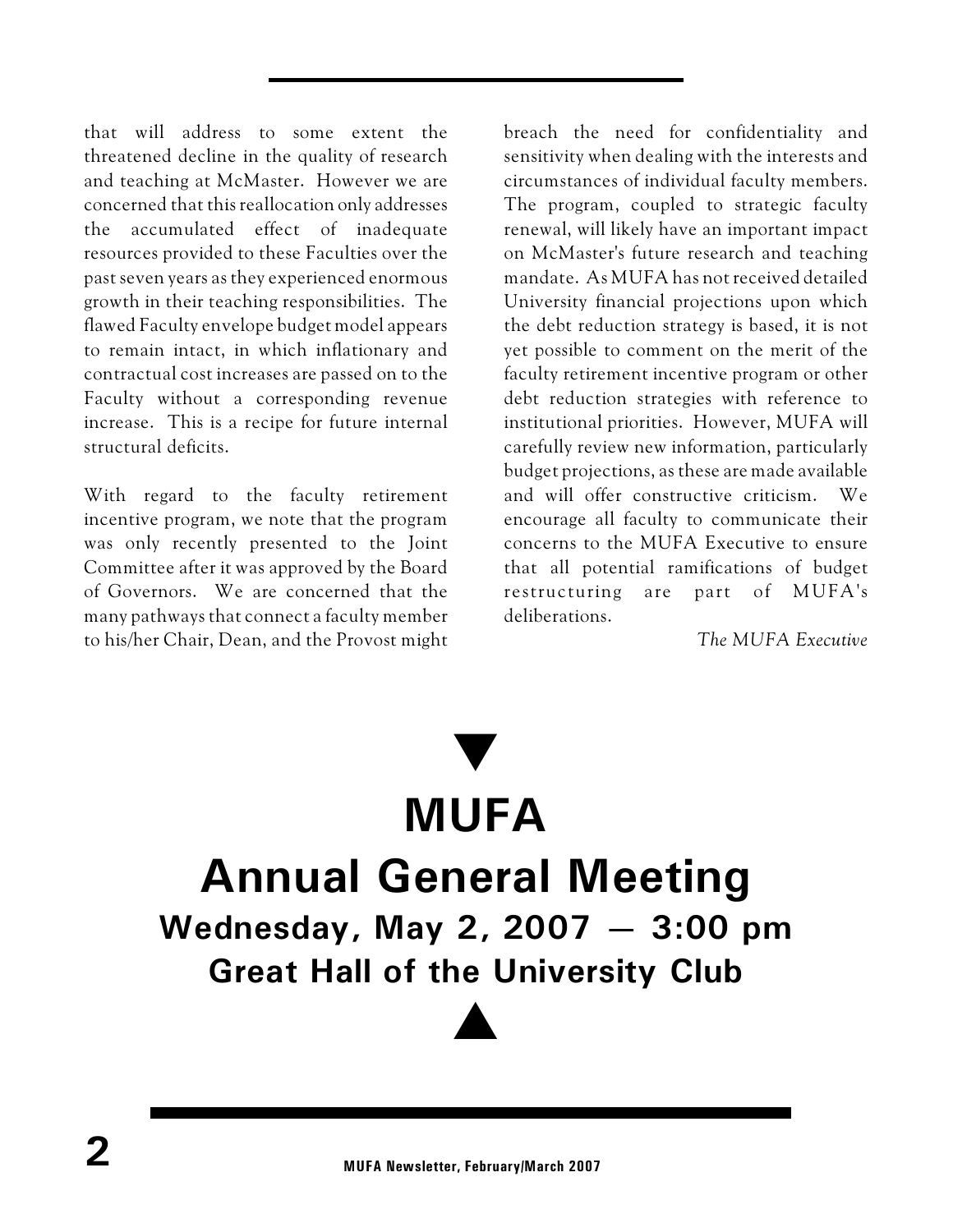#### **CP/M Plan Revised**

At its meeting on February 7, 2007, the Joint Committee approved a revised version of the Faculty Career Progress/Merit (CP/M) Plan. The document can be found on the MUFA website at http://www.mcmaster.ca/mufa/handbook/cpm.htm.

#### **Passages**

**JOHN NELSON MARLOW**, Retired Associate Professor, Family Medicine, December 27, 2006

**ROBERT LABRANCE VANDUSEN**, Retired Associate Professor, German, February 25, 2007  $\sum$ 

Family, friends and colleagues are invited to honour Bob and share memories on Thursday, May 17, 2007 from 4-6:30 pm in the Great Hall of the University Club.

### **Welcome New Members**

Anne Klassen Pediatrics Eleanor Pinto CE&B

Lindsey Kempster Health Science Library Norma Macintyre Rehabilitation Sciences Duncan O'Dell Physics & Astronomy Alexandru Patriciu Elec & Computer Eng.

#### **Rental Property**

In Central Dundas, available April 1, 2007 for \$1050/month. Heating (gas) and hydro costs are reasonable. The house is within easy walking distance of shops, schools and public transport. There is parking at

the rear. There are three bedrooms, an upstairs bathroom with shower and a downstairs lavatory. This heritage house is bright, spacious and atmospheric; it is close to walking trails and green spaces. Over the years our tenants have greatly enjoyed living in it. Enquiries: 905-628-8307.

#### **Travel CUTS**

What do you need from your Travel Agent? Access to exclusive deals?



Sure! Knowledgeable staff who've been there, and not just read a book on it? You bet! Staff with a friendly manner that puts you at ease immediately? Oh yeah! Advice on economical ways to travel with the lowest service fees around? Definitely!

Well we have the answer to your needs: Travel CUTS is not just for students. It has access to exclusive rates on airfare to all parts of the world, packages to your favourite sun destinations, all the best of adventure travel, and travel insurance at rates no one can match.

So drop by the Travel CUTS branch in the Student Centre, use the dedicated email address mcmasterfaculty@travelcuts.com, or give Jen and Janice a call on 905 777 9513.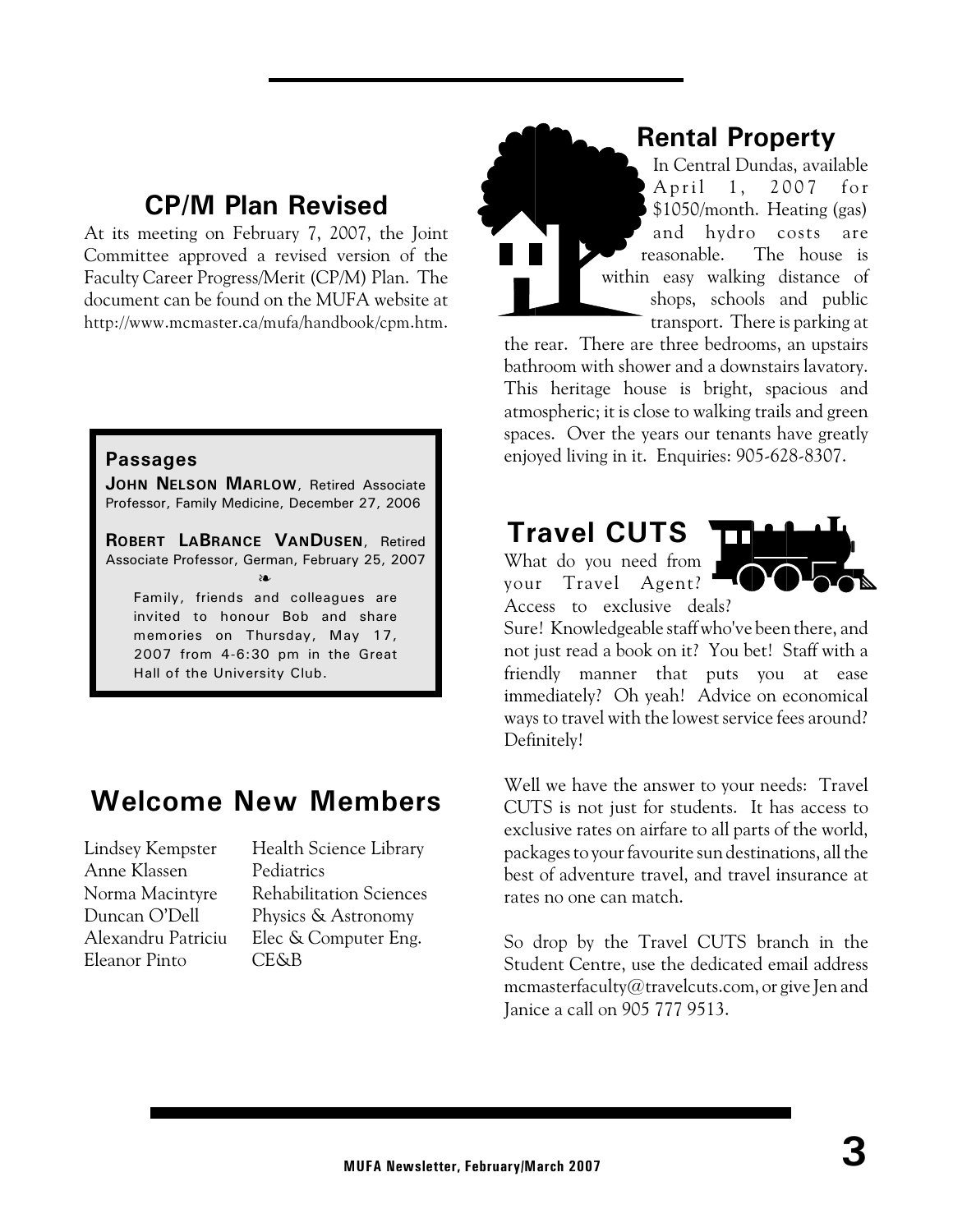## **Project Status Reports**

 **(as of February 7, 2007)**

| <b>Project Name</b>                                                                        | <b>Estimated</b><br><b>Completion</b><br>Date | Approved or<br>Anticipated<br><b>Budget</b> | <b>Status</b>                                                                                                                                                                                                                             |
|--------------------------------------------------------------------------------------------|-----------------------------------------------|---------------------------------------------|-------------------------------------------------------------------------------------------------------------------------------------------------------------------------------------------------------------------------------------------|
| Project & Budget Approved                                                                  |                                               |                                             |                                                                                                                                                                                                                                           |
| A. N. Bourns Building Ultrahigh-<br><b>Resolution Election Microscopy</b><br>Project (CFI) | Spring 2007<br>(for landscaping<br>only)      | \$7,500,000                                 | Landscaping work 80% complete. Stairs to be<br>installed in mid-February. All landscaping to be<br>completed by Spring 2007. Minor deficiencies and<br>commissioning on-going. Microscope scheduled for<br>delivery in Summer 2007        |
| Building Complex for the<br>Faculty of Engineering<br>Phase 1                              | <b>Fall 2008</b>                              | \$38,000,000                                | Hoarding installed. Site plan approval progressing.<br>Working drawings 75% complete. Final<br>geotechnical data being collected. Excavation to<br>commence shortly.                                                                      |
|                                                                                            |                                               |                                             | Phase 1 (BSB south wing) - All floors completed                                                                                                                                                                                           |
|                                                                                            |                                               |                                             | Phase 2a (BSB east wing)-All floors completed                                                                                                                                                                                             |
| <b>Burke Science Building</b><br>Phases 1, 2a and 2b                                       |                                               |                                             | Phase 2b (BSB north wing)-One isolated area under<br>construction. Majority of north wing to be tendered<br>with construction to commence in May 2007                                                                                     |
| <b>General Science Building</b><br>Phase 3                                                 | Spring 2008                                   | \$41,000,000                                | Phase 3 (GSB)-Under construction. Completion<br>scheduled for May 2007                                                                                                                                                                    |
| <b>GO Transit Bus Terminal</b>                                                             | early March<br>2007                           | \$970,000                                   | Roadwork has been completed. Awaiting<br>installation of kiosks and lights                                                                                                                                                                |
| <b>McMaster Front Entrance</b><br>Improvements                                             | Summer 2007                                   | \$5,000,000                                 | Design work 75& complete. Landscaping to be<br>implemented with construction of new Engineering<br>building.                                                                                                                              |
| Mills Library Knowledge<br>Commons                                                         | <b>March 2007</b>                             | \$1,800,000                                 | Project split into 2 phases. Phase 1 interior<br>construction deficiencies remain. New entry door<br>being installed. Exterior lighting work to comme <sup>nc</sup> e<br>shortly. Exterior ramp scheduled for completion in<br>mid-March. |
| MUMC Biosafety Lab 3 (FHS)                                                                 | Spring 2008                                   | \$2,500,000                                 | Engineering design work still on-going. Mechanical<br>control issues require significant review.                                                                                                                                          |
| <b>MUMC Library (FHS)</b>                                                                  | Feb 2007                                      | \$7,300,000                                 | Construction to be completed by mid-February.<br>Finishing work on-going.                                                                                                                                                                 |